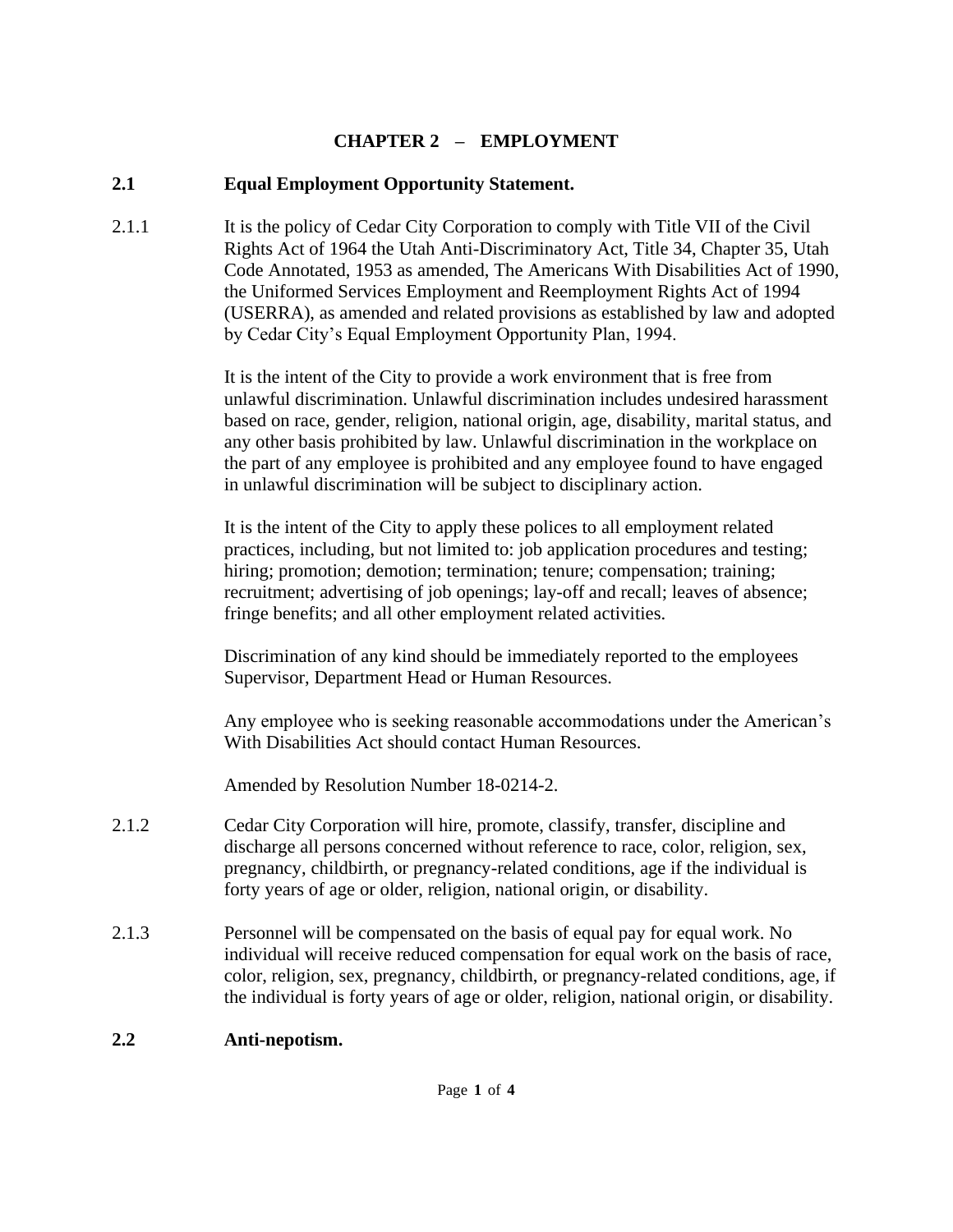2.2.1 It shall be the policy of Cedar City Corporation to comply with the Anti-Nepotism clause as stated in the Utah Code Annotated, 1953 as amended, Volume 5B: Title 52-3-1.

#### **2.3 Veterans Preference.**

2.3.1 In accordance with Title 71, Chapter 10, Utah Code Annotated, eligible veterans and their spouses shall be given preference in interviewing and hiring for a position.

# **2.4 Pregnancy Temporary Transitional Duty Policy**

# 2.4.1 PURPOSE

It is the purpose of this policy to establish guidelines relating to temporary transitional duty for full and part-time employees during pregnancy. It is the purpose of the Cedar City Corporation to provide equal employment opportunities to employees and to comply with the Pregnancy Discrimination Act (PDA).

# 2.4.2 POLICY

It is the policy of the Cedar City Corporation to provide pregnant employees an opportunity to continue to participate in the work force during pregnancy where possible. This policy is to implement the provision of a temporary transitional duty assignment for pregnant employees. Pregnant employees who are able to work must be permitted to do so on the same conditions as other employees if they are able to fully perform their regularly assigned job duties. The pregnant employee's acceptance of temporary transitional duty will not result in reduced pay or benefits.

- I. REPORTING AND PROCESSING PREGNANCY/TRANSITIONAL DUTY LEAVE
- A. If an employee becomes pregnant and she has physical limitations that prohibit her from performing the functions of her regularly assigned position, she **shall** notify, or cause to be notified, her Supervisor and Human Resources.
- B. To notify the Cedar City Corporation, the employee **must** submit a Medical Release-Pregnancy Form signed by her medical care provider that verifies the employee is pregnant, identifies any physical restrictions to apply during the temporary transitional duty assignment, and states how long the restrictions apply.
- C. The employee is responsible, with the advice of her medical care provider, to determine how long she will continue working in her regularly assigned position. An employee is not required to accept a temporary transitional duty assignment. The employee may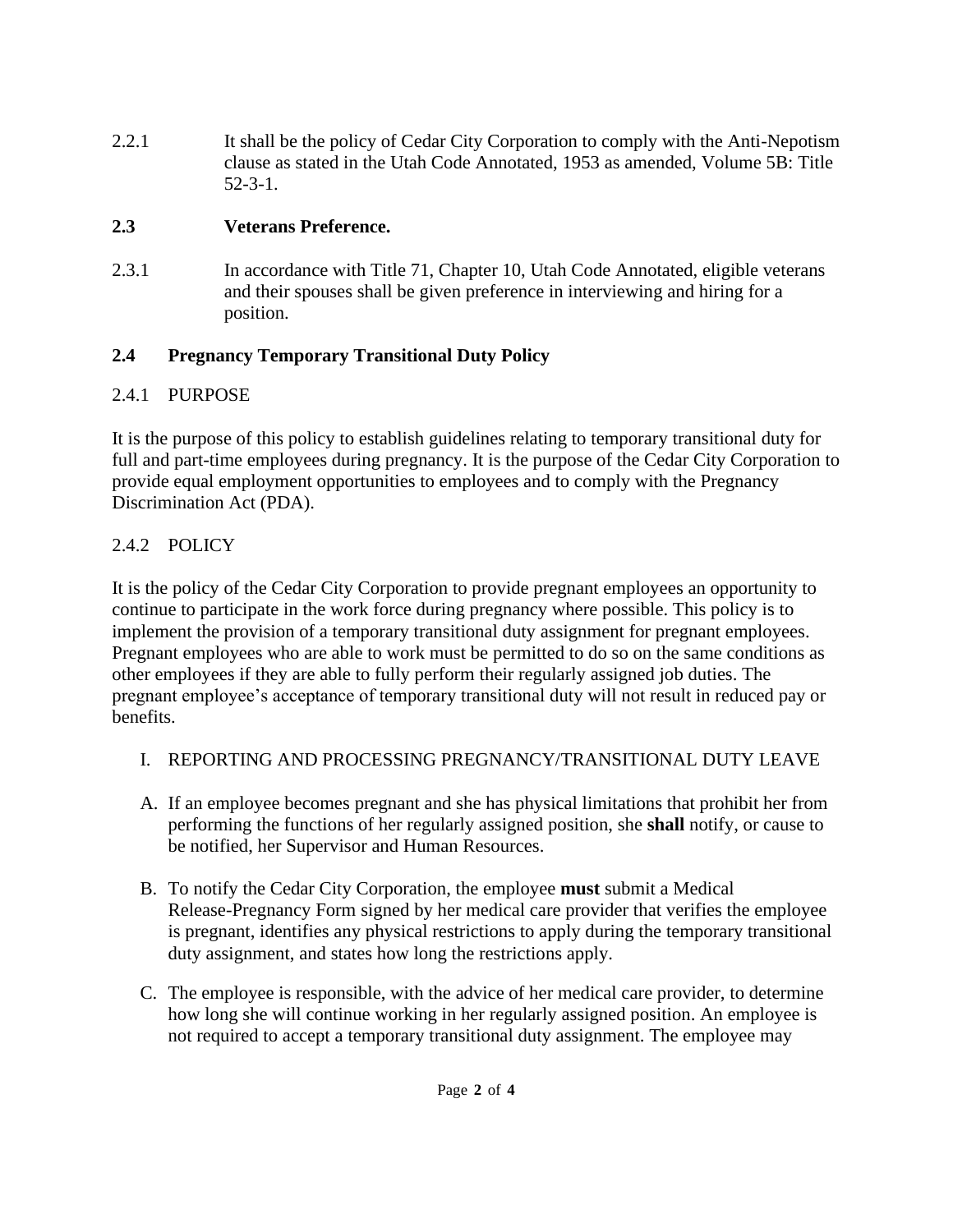request temporary transitional duty at any time during her pregnancy pursuant to the advice of her medical care provider.

#### II. PROCEDURE

- A. Once the Cedar City Corporation has knowledge the employee is pregnant and the employee has requested light duty, she will be eligible for consideration for a temporary transitional duty assignment. Cedar City Corporation is under no obligation to create or design a job or assignment specifically for such temporary transitional duty, but will allow a pregnant employee who cannot perform the physical duties of her assigned position to fill a temporary transitional duty position to the extent one is available. Temporary transitional duty assignments may be either in the employee's own department or elsewhere in the City, depending on availability. The temporary transitional duty assignment shall comply with the physical restrictions imposed by the employee's medical care provider.
- B. The employee can remain in a temporary transitional duty position until she is physically unable to perform her temporary transitional duty assignment, or she can return to her regularly assigned position as certified by her medical care provider. Temporary transitional duty assignments are temporary and are intended to last only for the duration of the pregnancy and only to the extent there are physical limitations due to the pregnancy that would cause the employee to be unable to continue working in her regular assignment.
- C. FMLA, sick and vacation leave:
	- 1. Once the employee is unable to perform her light duty assignment, she may be granted leave in accordance with the procedures set forth in the City's FMLA policy. Nothing herein shall be construed to limit an employee's use of FMLA leave at any time of the pregnancy pursuant to the City's FMLA policy.
	- 2. Sick and vacation leave will be recognized as part of this policy where applicable.
	- 3. Certain pregnancy related conditions may qualify an employee to receive reasonable accommodations under the ADAAA.

# III. TRAINING

While on temporary transitional duty status, the employee will participate in department-level training classes that other employees are undergoing, as long as the training classes do not pose any risk to the employee.

# IV. RETURN TO REGULAR ASSIGNMENT

A. In order to return to her regularly assigned job duties an employee must submit a Medical Release, signed by the employee's physician, indicating the employee is released to full duty, with no restrictions.